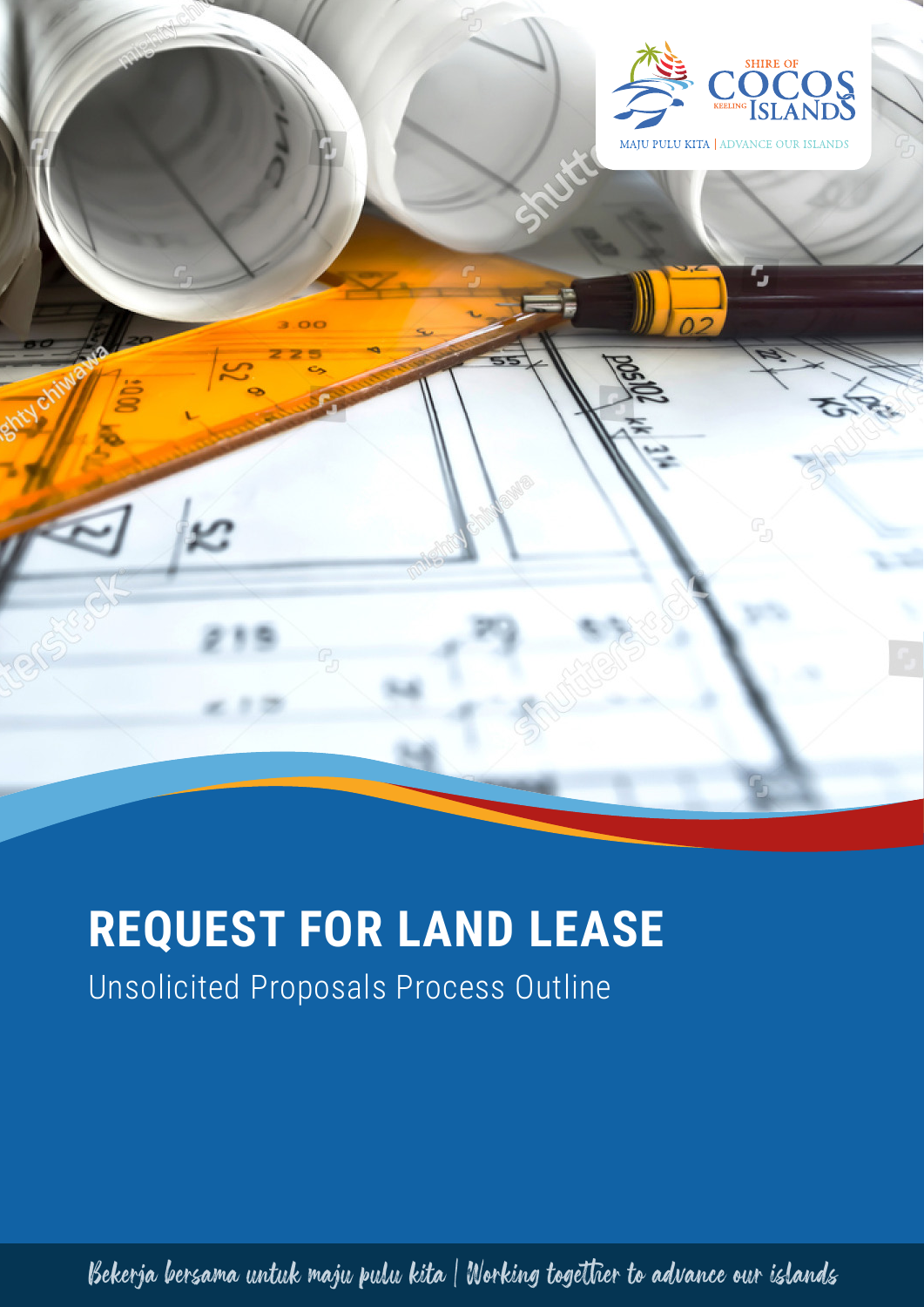## Request for Land Lease Unsolicited Proposals Process Outline

#### Purpose

The following document aims to provide potential investors or developers an understanding of the process the Shire will follow when negotiating a lease of trust land thereby giving potential investors some clarity around the process and potential timelines.

*Disclaimer: Whilst this document aims to provide as much certainty around the process as possible, each application for a lease will be unique and have unique and specific attributes that may require some amendment to or variation of the following process. These will be discussed in the early stages of the negotiations.*

#### **Background**

The Shire of Cocos (Keeling) Islands (the Shire) is the Trustee for the following two Trusts:

- 1. the 1979 Trust which is for the benefit. advancement and wellbeing of the community formed by Kampong residents; and
- 2. the 1984 Trust which is for benefit. advancement and wellbeing of Cocos Islanders residing on land owned by the former Cocos (Keeling) Islands Council.

Therefore in all dealing relating to the disposal of Trust land, either by lease or by sale, the Shire is acting in its capacity as the Trustee and has the legal capacity to deal with land.

Any dealing with the land must be in accordance with the Trust instrument and relevant legislation. The Shire follows the requirements of the *Local Government Act 1995 (WA)(CKI)* (the Act) as defined in Section 3.58 for the disposal of land by sale or lease. Please see Appendix One for an extract of the Act, specifically Section 3.58.

#### Selling Land

By implication under the Trust and expressly under the *Trustee Act 1962* (WA) (CKI), the Shire has power to sell the Trust land, provided the sale would further the purpose of the Trusts, that is the benefit, advancement and wellbeing of the community formed by Kampong residents; and the wellbeing of Cocos Islanders.

#### Leasing Land

The provisions of the Trusts imply that the Shire as Trustee has the power to lease land. In addition, under the *Trustees Act 1962*, the Shire may lease land for a term not exceeding 30 years and the Shire is able to seek the sanction of the Commonwealth for lease terms of more than 30 years. However, a lease may include an optional or compulsory purchasing clause. Any lease of Trust land must further the purposes of the Trusts.

In considering and assessing the benefit of the proposed land lease and whether it furthers the purposes of the Trusts, the Shire will use the Strategic Community Plan to determine if the community objectives will be progressed or realised by the proposed lease. The Strategic Community Plan can be found at [https://shire.](https://shire.cc/en/your-council/council-documents.html) [cc/en/your-council/council-documents.html](https://shire.cc/en/your-council/council-documents.html)

#### Comment

This process acknowledges that preparing documents and due diligence for Council and community comes at a cost to proponents and aims to provide the proponent with some surety along the way so that proponents can consider and balance expenditure versus risk.

At the same time it tries to balance commercial confidentiality and sensitivity with transparency and the Council and community's right to know what benefits and impacts the proposed development will have on social, economic and environmental sustainability of this unique and beautiful place.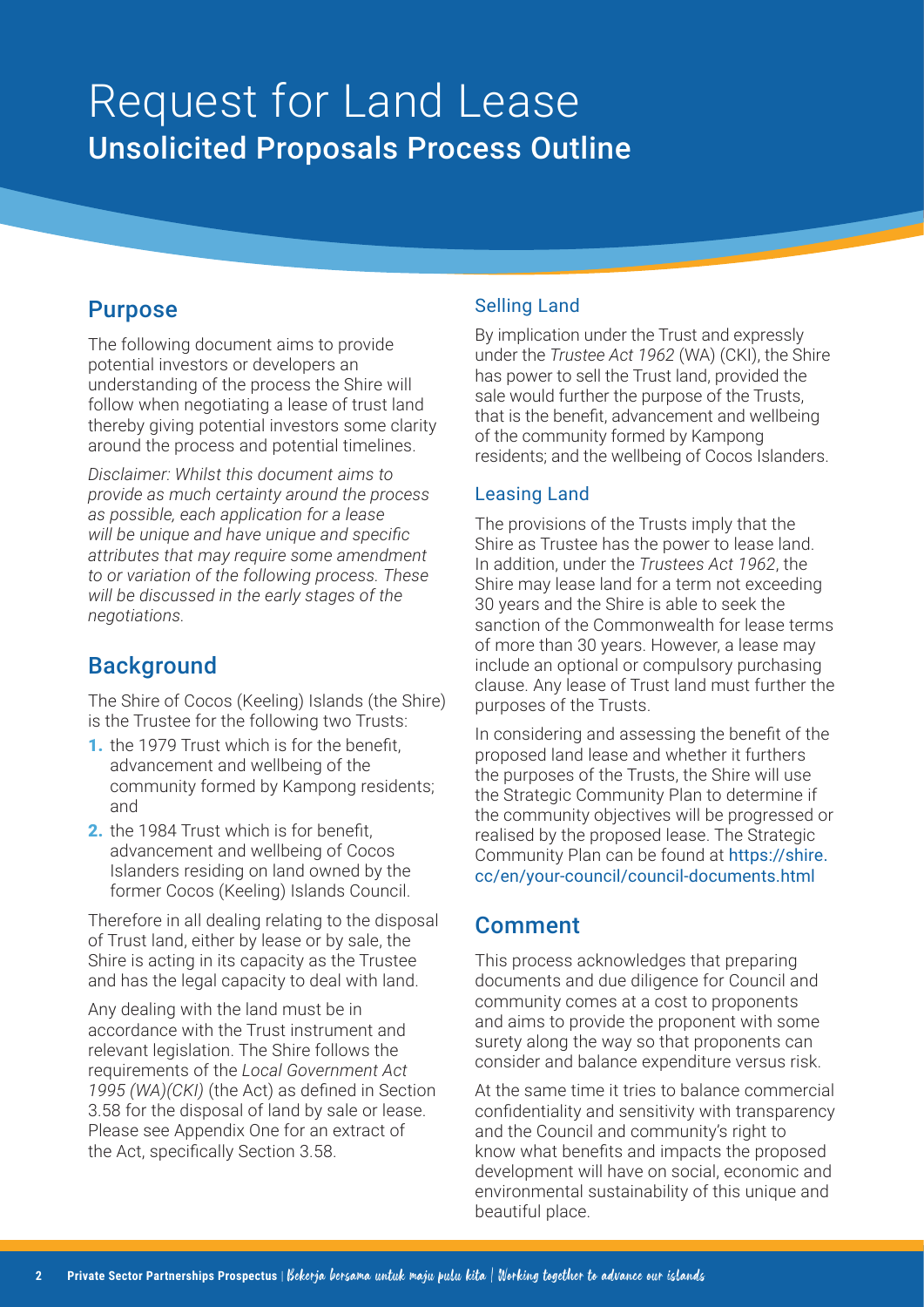### Process outline



Not all steps will be required for all approvals. For example, the number of Council meetings and workshops will depend on the complexity and scale of the proposals. Simple proposals are likely to need fewer meetings and workshops.

|              | <b>Action</b>                                                                                                                                                                                                                                                                                                                                               | <b>Indicative timeframe</b>                                                                                              |
|--------------|-------------------------------------------------------------------------------------------------------------------------------------------------------------------------------------------------------------------------------------------------------------------------------------------------------------------------------------------------------------|--------------------------------------------------------------------------------------------------------------------------|
| 1.           | <b>Primary Liaison</b><br>Proponent seeks advice from the Shire. Shire provides this Process<br>Outline and assigns an officer as primary liaison.                                                                                                                                                                                                          | Within three business days                                                                                               |
| $\mathbf{2}$ | <b>Develop Understanding</b><br>Proponent and Shire meet to gain an understanding of the nature<br>and scale of the request, and of Shire processes.                                                                                                                                                                                                        | Determined by the proponent                                                                                              |
| 3            | <b>Lasting Legacy Principles</b><br>Proponent is provided with the Shire's Lasting Legacy Principles<br>paper focusing on the Shire's commitment to sustainability on the<br>islands.                                                                                                                                                                       | At meeting noted at step 2<br>(above).                                                                                   |
| 4            | <b>Local Planning Scheme</b><br>Proponent is provided with a copy of the Shire's Local Planning<br>Scheme to ensure proposed usage is consistent with zoning<br>(appropriate/permitted or discretionary). If inconsistent, discuss<br>options with the proponent - e.g. another site or re-zoning. Link to<br>the DPLH page: https://www.dplh.wa.gov.au/lps | At meeting noted at step 2<br>(above).                                                                                   |
| 5.           | <b>Councillor Workshop</b><br>Proponent is invited to present the concept at a Councillor<br>workshop. This is not a decision-making forum but can provide<br>Councillors with an overview and the opportunity to ask questions.                                                                                                                            | Determined by the proponent<br>noting that workshops are<br>held approx. every four weeks<br>following Council meetings. |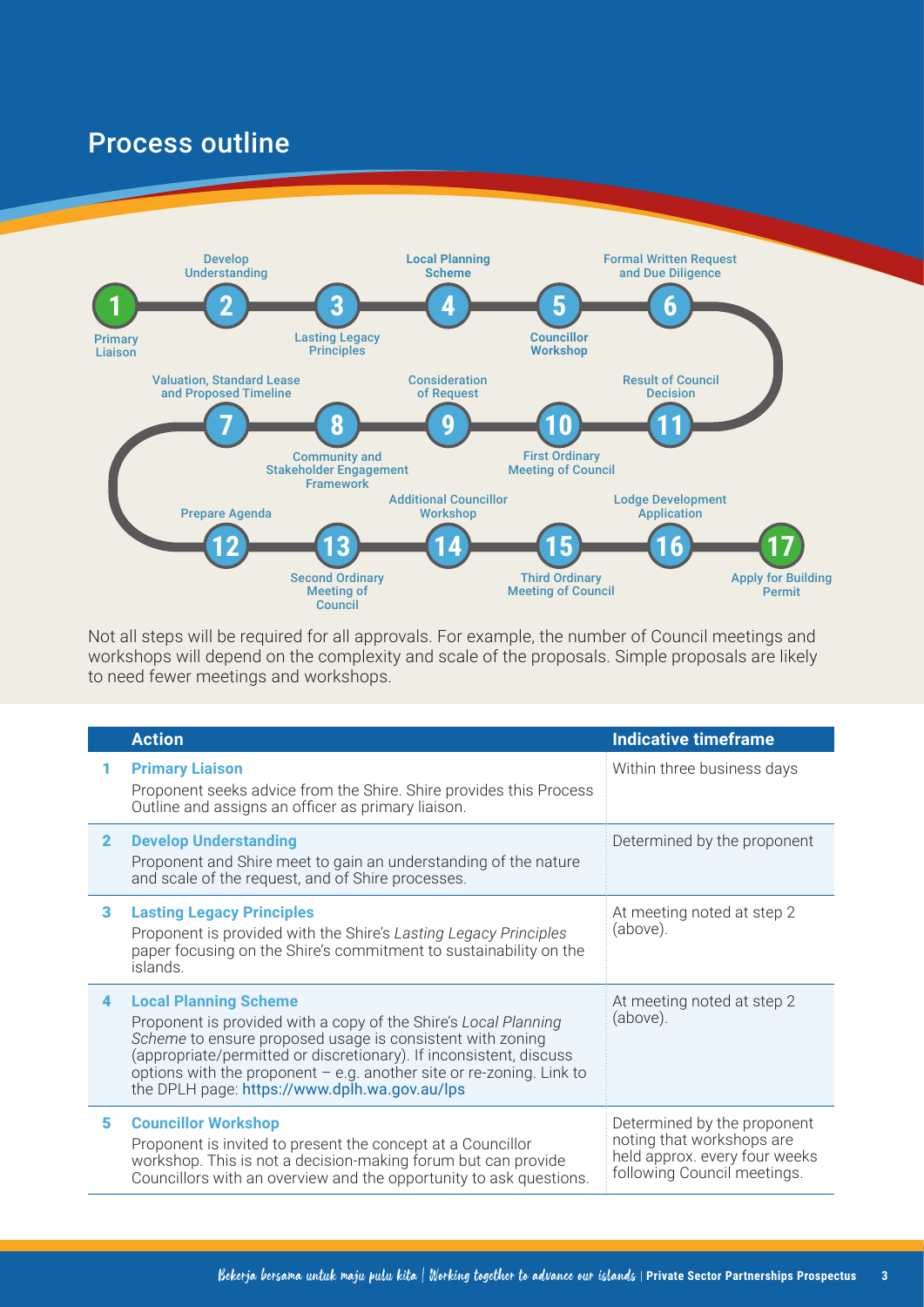|   | <b>Action</b>                                                                                                                                                                                                                                                                                                                                                                                                                                                                                                                                                                                                                                                                                                                                                                                                                                          | <b>Indicative timeframe</b>                                                     |
|---|--------------------------------------------------------------------------------------------------------------------------------------------------------------------------------------------------------------------------------------------------------------------------------------------------------------------------------------------------------------------------------------------------------------------------------------------------------------------------------------------------------------------------------------------------------------------------------------------------------------------------------------------------------------------------------------------------------------------------------------------------------------------------------------------------------------------------------------------------------|---------------------------------------------------------------------------------|
| 6 | <b>Formal Written Request and Due Diligence</b><br>Once the proponent chooses to progress, they will provide the Shire<br>with a formal written request and due diligence required to be able<br>to recommend to Council to progress to community engagement.<br>The community requires this level of detail to be able to provide<br>informed input.<br>Items of due diligence required are:<br>3. Business attributes: this would include relevant expertise,<br>experience, skills, etc. in the type and scale of development;<br>4. A feasibility study or business case: to include financial<br>modelling, capital and operational costs and projected revenue,<br>can be marked as commercial-in-confidence and not for public<br>viewing at the proponent's request;<br>5. Concepts designs and plans;<br>6. A map of the proposed lease area. | Determined by the proponent                                                     |
|   | The items above to be packaged in a manner that is suitable for<br>public information.                                                                                                                                                                                                                                                                                                                                                                                                                                                                                                                                                                                                                                                                                                                                                                 |                                                                                 |
| 7 | <b>Valuation, Standard Lease and Proposed Timeline</b><br>Shire arranges a valuation                                                                                                                                                                                                                                                                                                                                                                                                                                                                                                                                                                                                                                                                                                                                                                   | Two months usually required.                                                    |
|   | Shire provides proponent with a copy of the standard lease<br>template for consideration. This ensures that, at a later stage<br>should Council resolve to progress with a lease, there is a mutual<br>understanding on the lease terms.                                                                                                                                                                                                                                                                                                                                                                                                                                                                                                                                                                                                               | Approx. one month to discuss<br>and negotiate if many areas of<br>disagreement. |
|   | Shire and proponent develop a proposed timeline for development<br>approval and actual construction for Council to consider, should the<br>lease be awarded. This item aims to address Council's concerns<br>where the land is leased but not developed and does not achieve<br>the social, economic outcomes promised. The timeframes<br>negotiated at this stage will be included in the lease and tie<br>the proponent to some milestones and deadlines to carry out<br>development.                                                                                                                                                                                                                                                                                                                                                                | Concurrent with dot point 6<br>above.                                           |
| 8 | <b>Community and Stakeholder Engagement Framework</b><br>Shire and proponent develop a community and stakeholder<br>engagement process (determined by the nature, scale, complexity<br>and controversy of the proposed development) using the<br>Shire's Community and Stakeholder Engagement Framework<br>at the following link https://shire.cc/images/files/Community-<br>Engagement-Framework-April-2019.pdf                                                                                                                                                                                                                                                                                                                                                                                                                                       | Concurrent with dot point 6<br>and 7 above.                                     |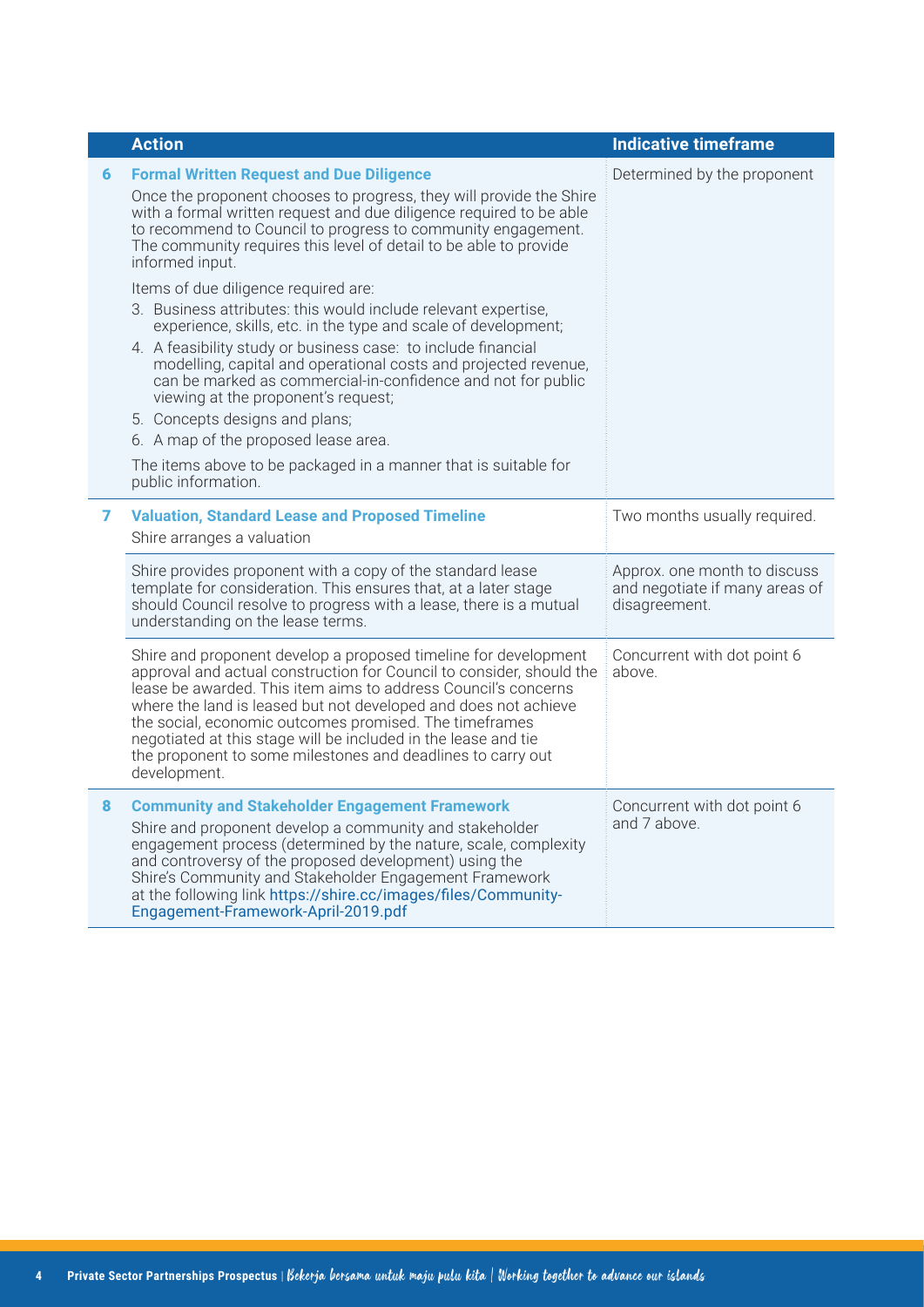|    | <b>Action</b>                                                                                                                                                                                                                                                                                                                                                                                                                                                                                                                                                                                                  | <b>Indicative timeframe</b>                                                                                                                   |
|----|----------------------------------------------------------------------------------------------------------------------------------------------------------------------------------------------------------------------------------------------------------------------------------------------------------------------------------------------------------------------------------------------------------------------------------------------------------------------------------------------------------------------------------------------------------------------------------------------------------------|-----------------------------------------------------------------------------------------------------------------------------------------------|
| 9  | <b>Consideration of Request</b><br>Prepare agenda report for Council to consider request from<br>Proponent. The Officer's Recommendation will usually be to<br>proceed to next stage, which is the community and stakeholder<br>engagement. If the proposed development and lease site is small,<br>or not likely to be controversial, the Shire may suggest that at this<br>stage the engagement can be combined with the statutory process<br>requirement (as per Appendix One) and that no further advertising<br>or engagement is required.<br>However, larger, more complex or controversial developments | Shire will need at least<br>two weeks from receipt of<br>formal request to prepare an<br>agenda item.                                         |
|    | will require this first process followed by more detail / due diligence<br>on the following:                                                                                                                                                                                                                                                                                                                                                                                                                                                                                                                   |                                                                                                                                               |
|    | • Built Environment Performance;                                                                                                                                                                                                                                                                                                                                                                                                                                                                                                                                                                               |                                                                                                                                               |
|    | • Natural Environment Performance;                                                                                                                                                                                                                                                                                                                                                                                                                                                                                                                                                                             |                                                                                                                                               |
|    | • Social and Cultural Management/Performance;<br>• Business Planning and Financial Modelling;                                                                                                                                                                                                                                                                                                                                                                                                                                                                                                                  |                                                                                                                                               |
|    | • and a subsequent statutory advertising process. (NB: Council                                                                                                                                                                                                                                                                                                                                                                                                                                                                                                                                                 |                                                                                                                                               |
|    | may choose not to accept the Officer's Recommendation)                                                                                                                                                                                                                                                                                                                                                                                                                                                                                                                                                         |                                                                                                                                               |
| 10 | <b>First Ordinary Meeting of Council</b>                                                                                                                                                                                                                                                                                                                                                                                                                                                                                                                                                                       | Dates of Council meetings<br>are advertised on the<br>Shire's website.                                                                        |
| 11 | <b>Result of Council Decision</b><br>Pending Council decision, implement community and stakeholder<br>engagement for more complex projects or execute lease for less<br>complex, smaller projects.<br>Council may resolve to continue negotiations or defer a decision.                                                                                                                                                                                                                                                                                                                                        | Need two or three months<br>depending on the scale and<br>complexity of the engagement<br>process for the engagement.<br>Minimum is statutory |
|    |                                                                                                                                                                                                                                                                                                                                                                                                                                                                                                                                                                                                                | requirement to advertise for<br>14 days, however the Shire<br>usually advertises for a longer<br>period of at least 28 days.                  |
| 12 | <b>Prepare Agenda</b><br>Prepare agenda item for Ordinary Meeting of Council that includes<br>report from Engagement and any proponent responses and officer's<br>comments on queries or concerns raised during engagement.<br>Officer's recommendation will depend on outcome of engagement.                                                                                                                                                                                                                                                                                                                  | Two weeks                                                                                                                                     |
| 13 | <b>Second Ordinary Meeting of Council</b><br>Council may choose to execute the lease or to carry out more<br>negotiations requiring another statutory advertising of the disposal<br>via public submissions, or resolve to not proceed.                                                                                                                                                                                                                                                                                                                                                                        | Dates of Council meetings<br>are advertised on the<br>Shire's website.                                                                        |
| 14 | <b>Additional Councillor Workshop</b><br>For more complex projects, it may be necessary for a detailed<br>workshop with Councillors and the proponent to further discuss<br>details regarding the outcomes Council and the proponent are<br>seeking. This is to ensure both parties have a mutual understanding<br>as to what is acceptable development and what is not acceptable.                                                                                                                                                                                                                            | Determined by the proponent                                                                                                                   |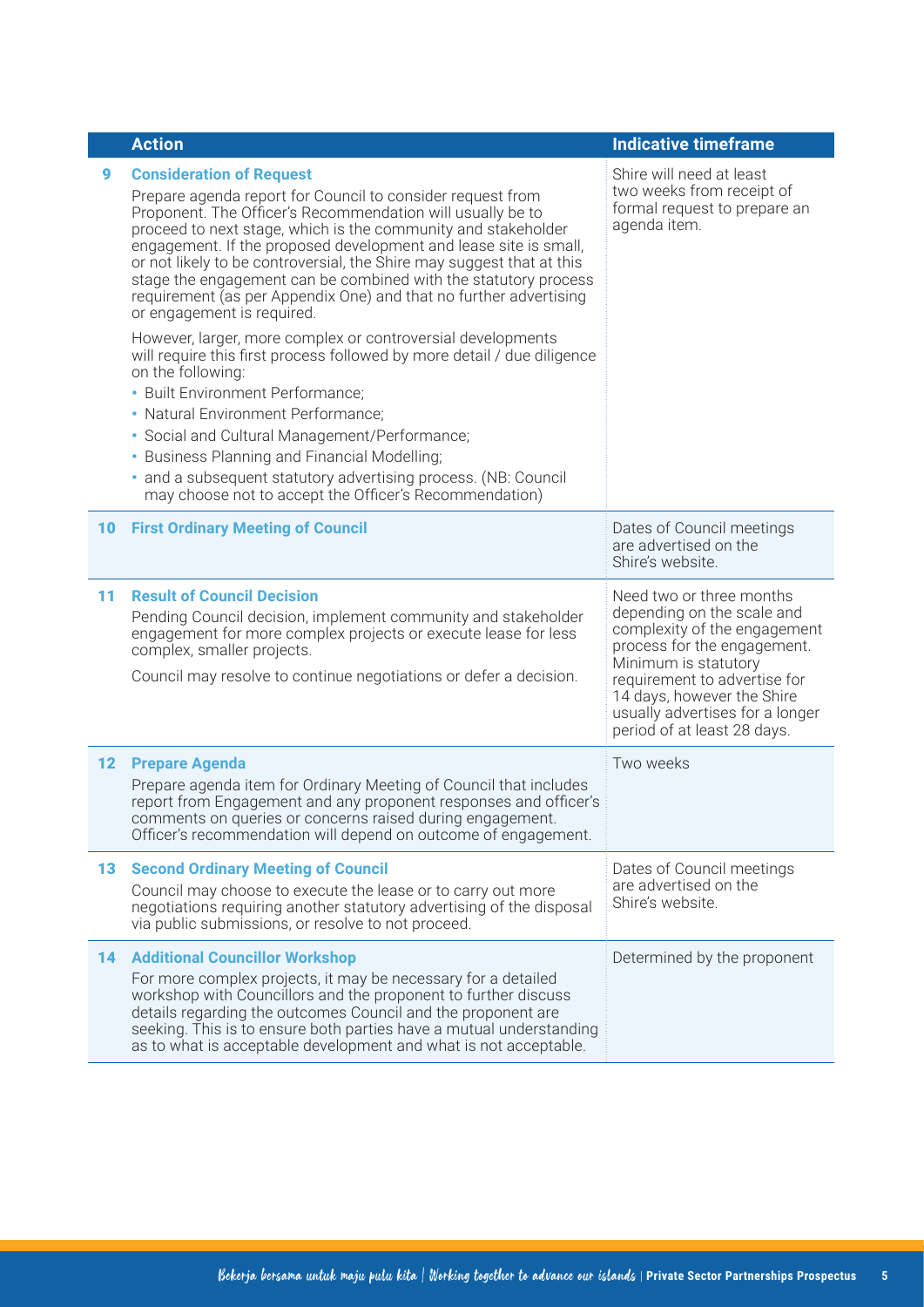|                                                                                                                                                                         | <b>Action</b>                                                                                                                                                                                                                                                                                                                                                                                                                  | <b>Indicative timeframe</b>                                                                           |  |  |
|-------------------------------------------------------------------------------------------------------------------------------------------------------------------------|--------------------------------------------------------------------------------------------------------------------------------------------------------------------------------------------------------------------------------------------------------------------------------------------------------------------------------------------------------------------------------------------------------------------------------|-------------------------------------------------------------------------------------------------------|--|--|
| 15                                                                                                                                                                      | <b>Third Ordinary Meeting of Council</b><br>Prepare agenda item for Ordinary Meeting of Council. This must<br>include report from statutory advertising, workshop outcomes and<br>any proponent responses and officer's comments. The Officer's<br>recommendation will depend on public submissions and the<br>outcome of the workshop with Councillors, and could be to execute<br>the lease or decline the request to lease. | Two weeks to prepare<br>an agenda item for Council<br>to consider                                     |  |  |
| Once the lease is executed - Council assumes its position to act in its capacity as a Local Government<br>Authority, no longer as Trustees for the following processes. |                                                                                                                                                                                                                                                                                                                                                                                                                                |                                                                                                       |  |  |
| 16                                                                                                                                                                      | <b>Lodge Development Application</b><br>Prior to any development, the Proponent will lodge a Development<br>Application for Council to consider. The Deemed Provisions can be<br>found at the Department of Planning, Lands and Heritage website<br>https://www.dplh.wa.gov.au/lpsregs See Appendix Two for an<br>extract of the most pertinent information.                                                                   | Two weeks to prepare<br>an agenda item for Council<br>to consider                                     |  |  |
|                                                                                                                                                                         | See the Application for Development Approval form and<br>checklist on the Shire website https://shire.cc/images/files/<br>TownPlanning/Application_for_Development_Approval_and_<br>Checklist_UPDATED.pdf                                                                                                                                                                                                                      |                                                                                                       |  |  |
|                                                                                                                                                                         | See Application for building permit form and checklist on the Shire<br>website https://shire.cc/images/files/TownPlanning/Application_<br>for_Building_Permit_UNCERTIFIED_BA2.pdf                                                                                                                                                                                                                                              |                                                                                                       |  |  |
| 17                                                                                                                                                                      | <b>Apply for Building Permit</b><br>Prior to any constitution, the proponent must apply for a Building<br>Permit. This is considered at an officer level - not by Council.                                                                                                                                                                                                                                                     | Aim to turn-around within<br>two weeks for simple<br>projects and four weeks for<br>complex projects. |  |  |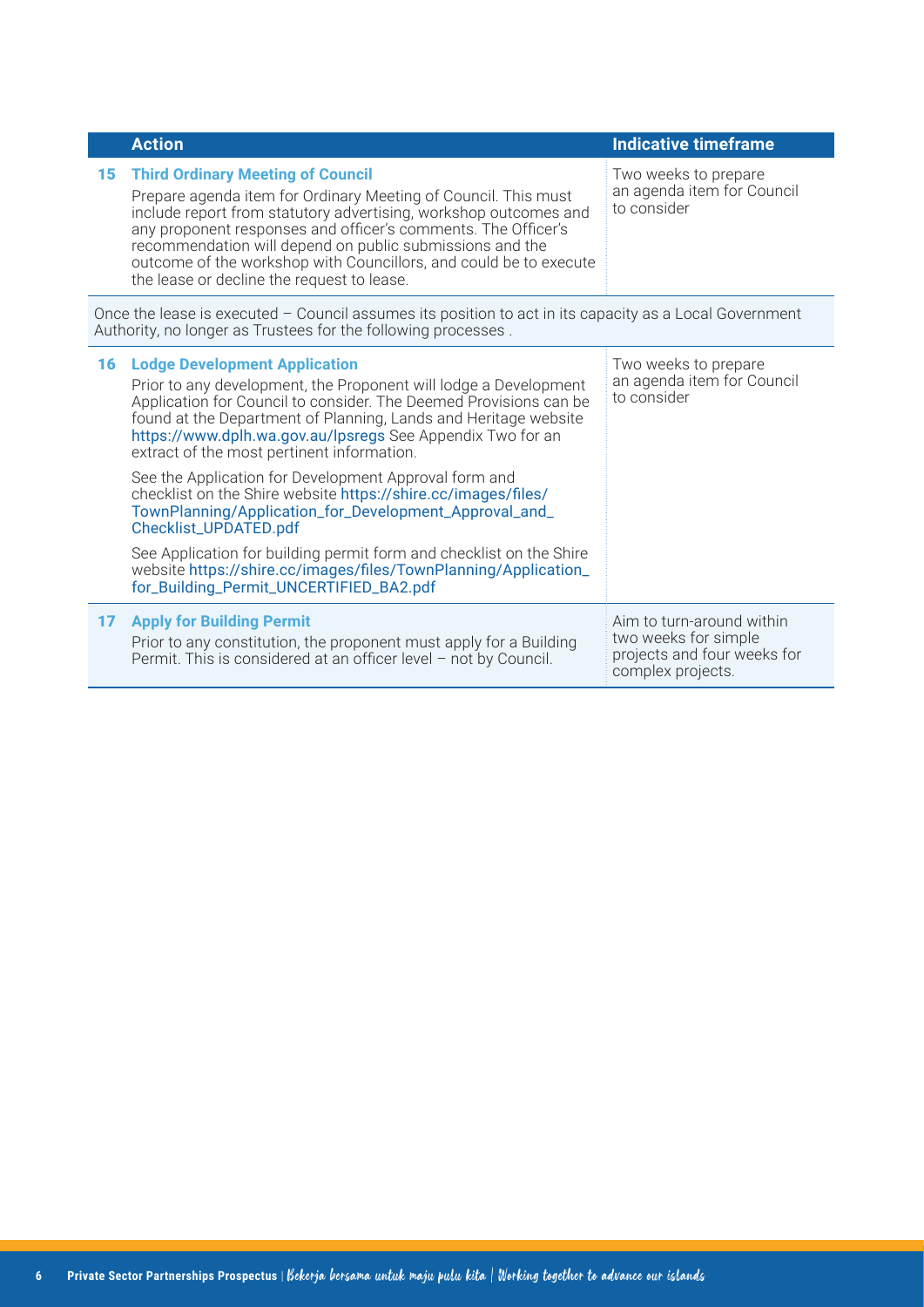#### Appendix One

Extract from the *Local Government Act 1995 (WA) (CKI)*

*Retrieved 17 January 2019 from* [https://www.legislation.wa.gov.au/legislation/statutes.nsf/main\\_](https://www.legislation.wa.gov.au/legislation/statutes.nsf/main_mrtitle_551_homepage.html) [mrtitle\\_551\\_homepage.html](https://www.legislation.wa.gov.au/legislation/statutes.nsf/main_mrtitle_551_homepage.html)

#### 3.58.Disposing of property

(1) In this section  $-$ 

*dispose* includes to sell, lease, or otherwise dispose of, whether absolutely or not;

**property** includes the whole or any part of the interest of a local government in property, but does not include money.

- (2) Except as stated in this section, a local government can only dispose of property to  $-$ 
	- (a) the highest bidder at public auction; or
	- (b) the person who at public tender called by the local government makes what is, in the opinion of the local government, the most acceptable tender, whether or not it is the highest tender.
- (3) A local government can dispose of property other than under subsection (2) if, before agreeing to dispose of the property —
	- (a) it gives local public notice of the proposed disposition  $-$ 
		- (i) describing the property concerned; and
		- (ii) giving details of the proposed disposition; and
		- (iii) inviting submissions to be made to the local government before a date to be specified in the notice, being a date not less than 2 weeks after the notice is first given; and
	- (b) it considers any submissions made to it before the date specified in the notice and, if its decision is made by the council or a committee, the decision and the reasons for it are recorded in the minutes of the meeting at which the decision was made.
- (4) The details of a proposed disposition that are required by subsection  $(3)(a)(ii)$  include
	- (a) the names of all other parties concerned; and
	- (b) the consideration to be received by the local government for the disposition; and
	- (c) the market value of the disposition  $-$ 
		- (i) as ascertained by a valuation carried out not more than 6 months before the proposed disposition; or
		- (ii) as declared by a resolution of the local government on the basis of a valuation carried out more than 6 months before the proposed disposition that the local government believes to be a true indication of the value at the time of the proposed disposition.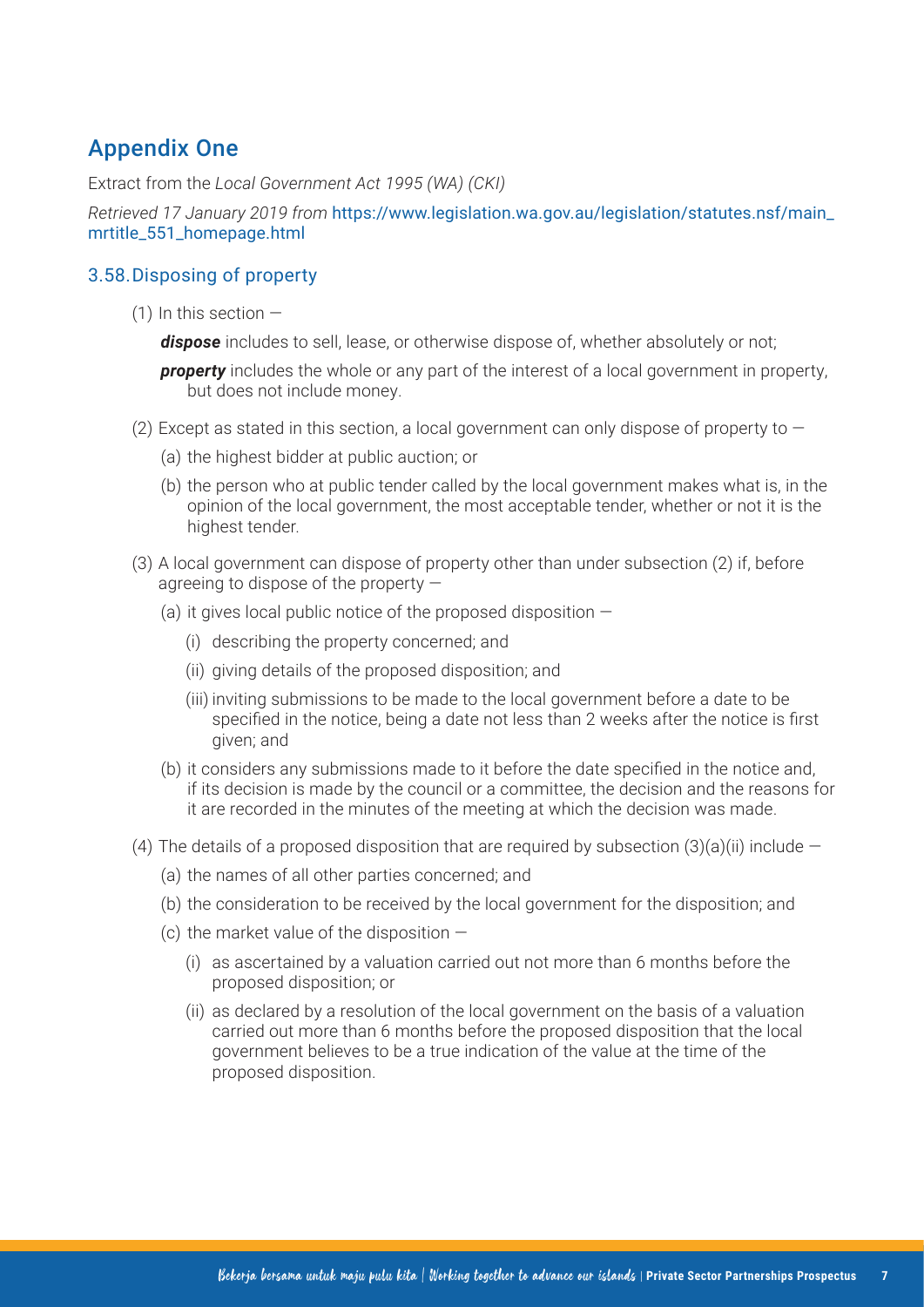#### Appendix Two

Extract from the Deemed Provisions:

#### 67. Matters to be considered by local government

In considering an application for development approval the local government is to have due regard to the following matters to the extent that, in the opinion of the local government, those matters are relevant to the development the subject of the application –

- (a) the aims and provisions of this Scheme and any other local planning scheme operating within the Scheme area;
- (b) the requirements of orderly and proper planning including any proposed local planning scheme or amendment to this Scheme that has been advertised under the *Planning and Development (Local Planning Schemes) Regulations 2015* or any other proposed planning instrument that the local government is seriously considering adopting or approving;
- (c) any approved State planning policy;
- (d) any environmental protection policy approved under the *Environmental Protection Act 1986* section 31(d);
- (e) any policy of the Commission;
- (f) any policy of the State;
- (g) any local planning policy for the Scheme area;
- (h) any structure plan, activity centre plan or local development plan that relates to
- (i) the development;
- (j) any report of the review of the local planning scheme that has been published under the
	- (i) *Planning and Development (Local Planning Schemes) Regulations 2015*;
	- (ii) in the case of land reserved under this Scheme, the objectives for the reserve and the additional and permitted uses identified in this Scheme for the reserve;
- (k) the built heritage conservation of any place that is of cultural significance;
- (l) the effect of the proposal on the cultural heritage significance of the area in which the development is located;
- (m) the compatibility of the development with its setting including the relationship of the development to development on adjoining land or on other land in the locality including, but not limited to, the likely effect of the height, bulk, scale, orientation and appearance of the development;
- (n) the amenity of the locality including the following  $-$ 
	- (i) environmental impacts of the development;
	- (ii) the character of the locality;
	- (iii) social impacts of the development;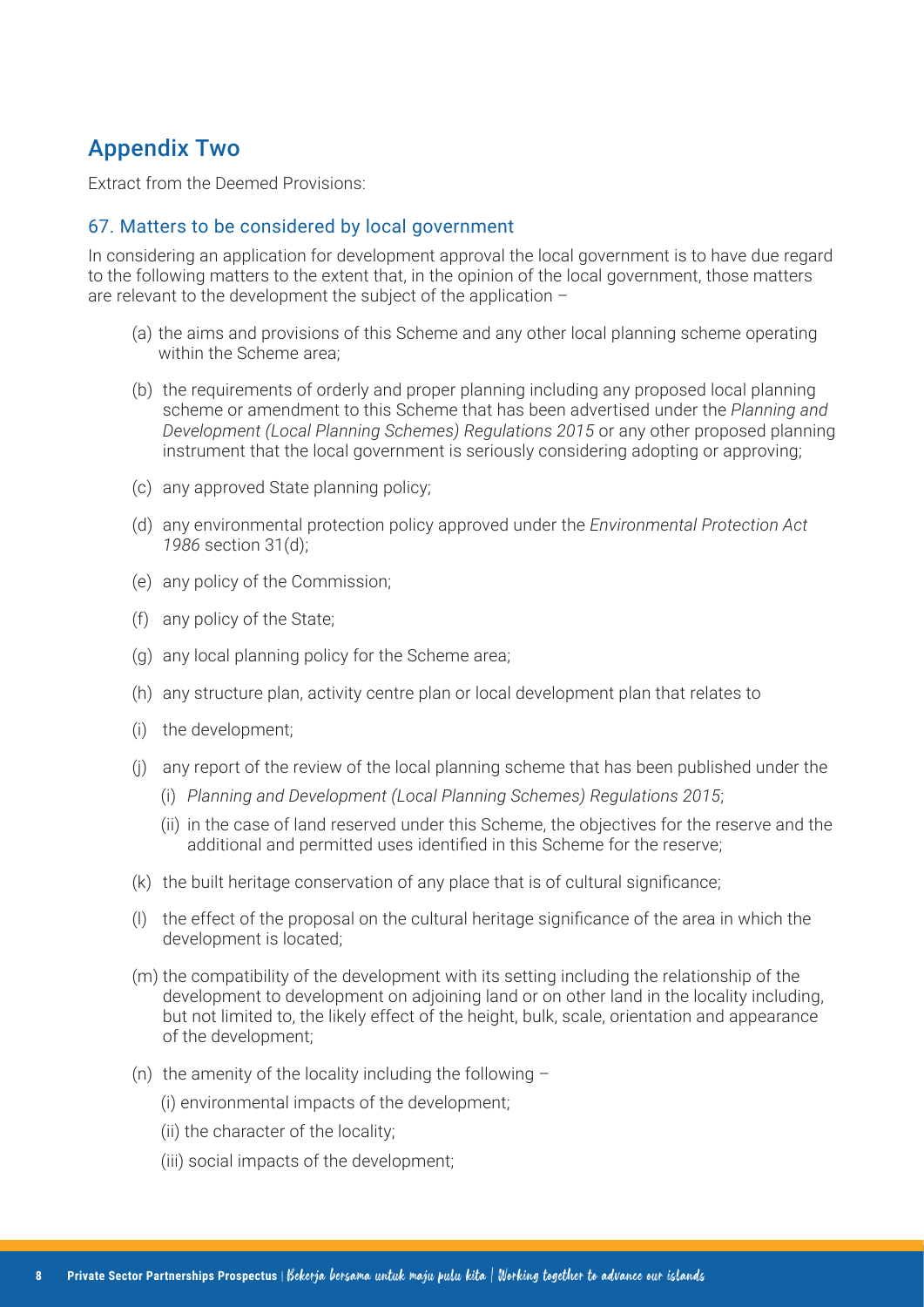- (o) the likely effect of the development on the natural environment or water resources and any means that are proposed to protect or to mitigate impacts on the natural environment or the water resource;
- (p) whether adequate provision has been made for the landscaping of the land to which the application relates and whether any trees or other vegetation on the land should be preserved;
- (q) the suitability of the land for the development taking into account the possible risk of flooding, tidal inundation, subsidence, landslip, bush fire, soil erosion, land degradation or any other risk;
- (r) the suitability of the land for the development taking into account the possible risk to human health or safety;
- (s) the adequacy of  $-$

(i) the proposed means of access to and egress from the site; and

- (ii) arrangements for the loading, unloading, manoeuvring and parking of vehicles;
- (t) the amount of traffic likely to be generated by the development, particularly in relation to the capacity of the road system in the locality and the probable effect on traffic flow and safety;
- (u) the availability and adequacy for the development of the following  $-$ 
	- (i) public transport services;
	- (ii) public utility services;
	- (iii) storage, management and collection of waste;
	- (iv) access for pedestrians and cyclists (including end of trip storage, toilet and shower facilities);
	- (v) access by older people and people with disability;
- (v) the potential loss of any community service or benefit resulting from the development other than potential loss that may result from economic competition between new and existing businesses;
- (w) the history of the site where the development is to be located;
- (x) the impact of the development on the community as a whole notwithstanding the impact of the development on particular individuals;
- (y) any submissions received on the application;
- (z) the comments or submissions received from any authority consulted under clause 66;
- (aa) any other planning consideration the local government considers appropriate.